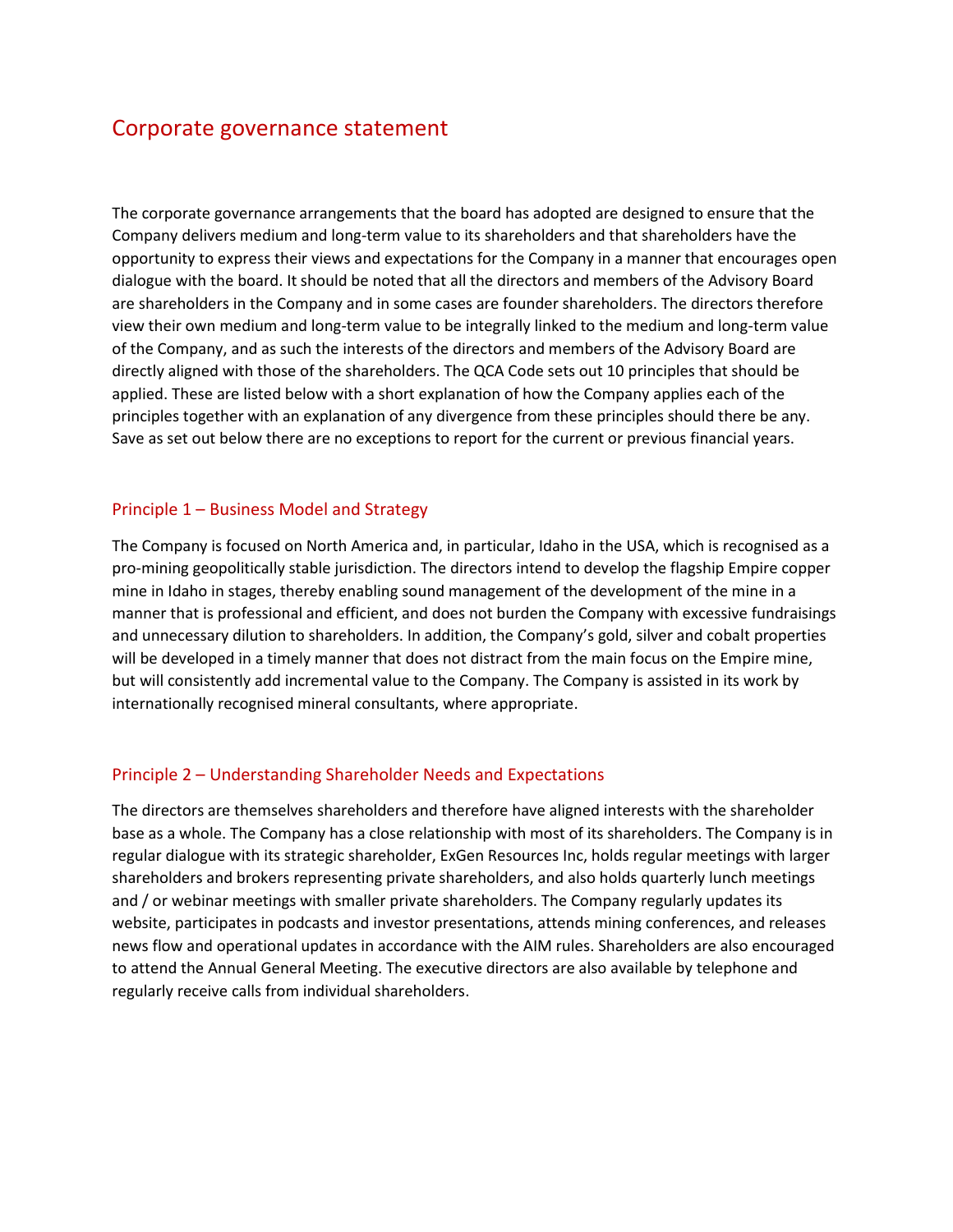# Principle 3 – Consider Wider Stakeholder and Social Responsibilities

The board recognises that the long-term success of the Company is reliant upon the efforts of the employees of the Group and its contractors, consultants, advisers, suppliers, regulators and other stakeholders, including the local communities where the projects are located. The board of the Company and the senior management of its operating subsidiaries make every effort to ensure that all stakeholders are communicated with effectively, that contractual terms are complied with, and that employees, in particular, are afforded a safe and enjoyable working environment, and are remunerated and incentivised appropriately. At the Empire Mine project site in Mackay, Idaho, the local community is engaged on a regular basis via meetings with the local mayor and other officials, including project site visits, and at the State level, ongoing communication is maintained with the relevant regulatory authorities. The Group has also created an Environmental, Social and Governance (ESG) & Sustainability Committee, whose role is to oversee all aspects of the Group's ESG Programme coordinating closely with the Group's ESG Programme Coordinator, who is based in Mackay. Konnex Resources Inc, the Group's Idaho registered operating company, is also a member of the Idaho Mining Association.

#### Principle 4 – Risk Management

The board has overall responsibility for the determination of the Company's risk management objectives and policies. The overall objective of the board is to set policies that seek to reduce risk as far as possible without unduly affecting the Company's competitiveness and flexibility. The board is assisted in this matter by an Audit and Compliance Committee. After consultation with the Company's external auditors, an internal audit function is not considered necessary or practical due to the size of the Company, and the close day to day control is exercised instead by the executive directors. This position will be reviewed on an annual basis by the board, in consultation with the Audit and Compliance Committee and the external auditors. The Group also takes out relevant insurance as appropriate.

#### Principle 5 – A Well-functioning Board of Directors

The board consists of three executive directors, including an executive chairman, chief executive officer and chief financial officer, and three non-executive directors. Marcus Edwards-Jones chairs the board. The directors comprise a combination of technical (Ryan McDermott), financial (Richard Wilkins) and corporate (Marcus Edwards-Jones, Andre Cohen, Catherine Evans and Jason Riley) experience, specifically within the minerals sector worldwide. Ryan McDermott is also the chief executive officer of the Company's operating subsidiaries in Idaho. When possible, the board meets quarterly in person and regularly by telephone. The board has also established an Audit and Compliance Committee, a Remuneration Committee and an ESG & Sustainability Committee. The Company considers that, at this stage of its development, and given the current size of its board, it is not necessary to establish a formal Nominations Committee. This position will also be reviewed annually by the board. Andre Cohen and Catherine Evans are considered to be independent directors. Andre Cohen chairs both the Audit and Compliance Committee and the Remuneration Committee. Catherine Evans chairs the ESG & Sustainability Committee. Jason Riley represents the Company's strategic shareholder, ExGen Resources Inc, and is therefore not considered to be an independent director. The QCA Code recommends that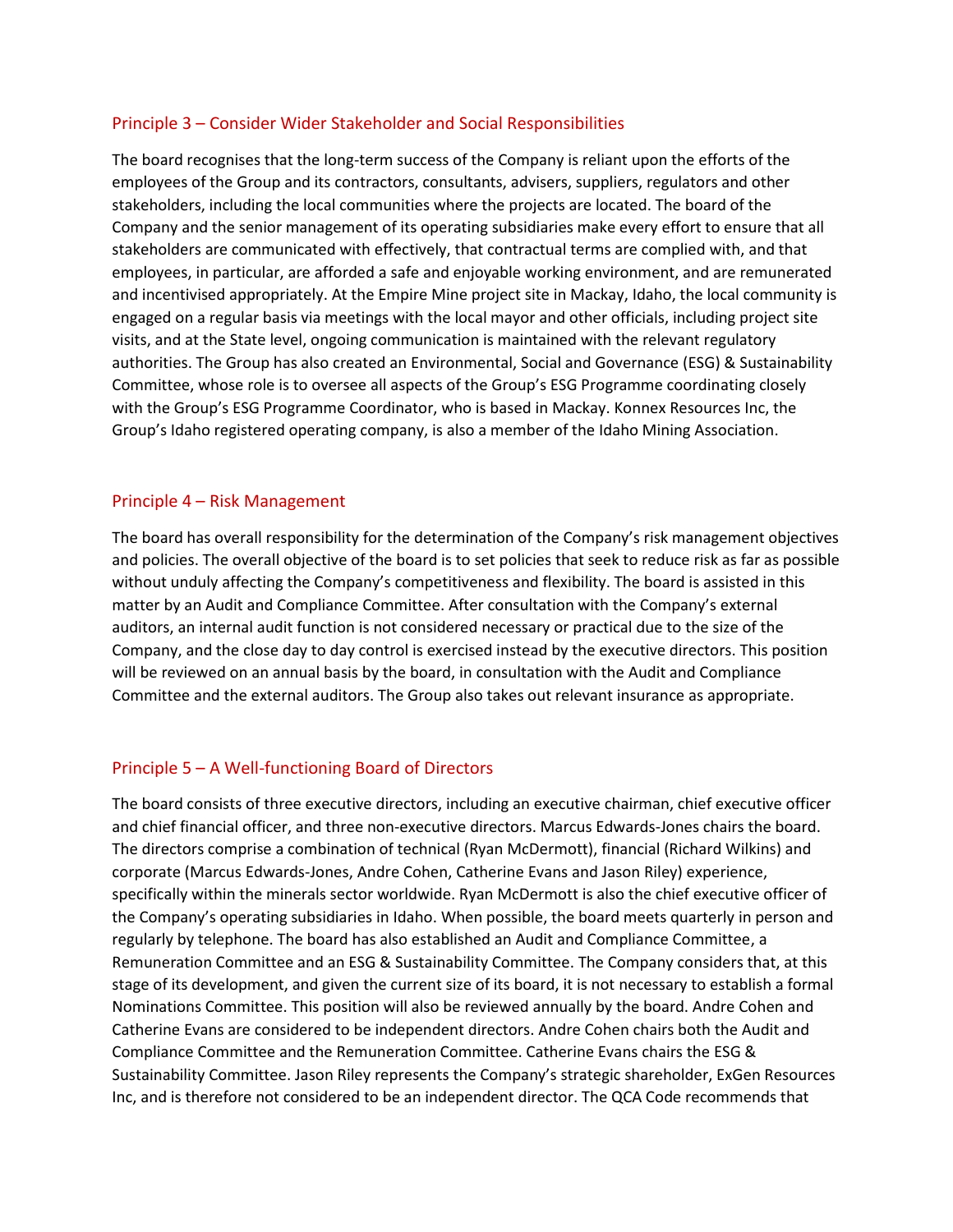there be two independent directors, which the board complies with. The board is also assisted by an Advisory Board, currently comprising Dennis Thomas and Harry Kenyon-Slaney, both of whom have significant technical and corporate experience within the mining sector worldwide. The Company reports annually on the number of board and Committee meetings that have been held and the attendance record of individual directors. During 2021 the Company held a total of 14 board meetings, and two General Meetings of shareholders, including the Annual General Meeting, at which all directors were present in person, or by telephone, or by proxy.

# Principle 6 – Appropriate Skills and Experience of the directors

The board consists of six directors, including Richard Wilkins, a qualified chartered accountant, who also acts as company secretary. The Company believes that the current balance of skills within the board as a whole reflects a broad and appropriate range of commercial, technical and professional skills relevant to the mining sector and to the successful development of the Company within that sector. Each of the directors has direct experience in public markets. Brief CVs of each of the directors and officers are set out on the Company's website.

# Principle 7 – Evaluation of Board Performance

Internal evaluation of the board, its Committees and individual directors and officers is to be undertaken on an annual basis by reference to how the director or officer has performed in fulfilling his/her specific functions, attendance at board and Committee meetings as appropriate, and overall contribution to the Group as a whole. The executive chairman also consults periodically with key shareholders to obtain their feedback on the board's performance. All directors seek re-election as appropriate at the Annual General Meeting in accordance with the Company's Articles and the Companies Act. Although the Company is BVI registered, the Memorandum and Articles of Association were amended at the time of the AIM IPO to be compliant with the UK Companies Act, and have since been further amended to ensure ongoing compliance. The directors acknowledge that succession planning is also a vital task for boards, and the management of succession planning will represent on ongoing key responsibility of the board.

#### Principle 8 – Corporate Culture

The Company recognises the importance of promoting an ethical corporate culture, interacting responsibly with all stakeholders and the communities and environments in which the Group operates. The board considers this to be essential if medium and long-term value is to be delivered. The directors consider that at present the Group has an open culture facilitating comprehensive dialogue and feedback, particularly with regard to environmental, sustainability and related issues, and relevant to the ongoing successful development of the Company. The Group also participates in local community projects in Idaho and seeks to be regarded as a good corporate citizen within its spheres of operation, and in accordance with the Group's ESG Programme.